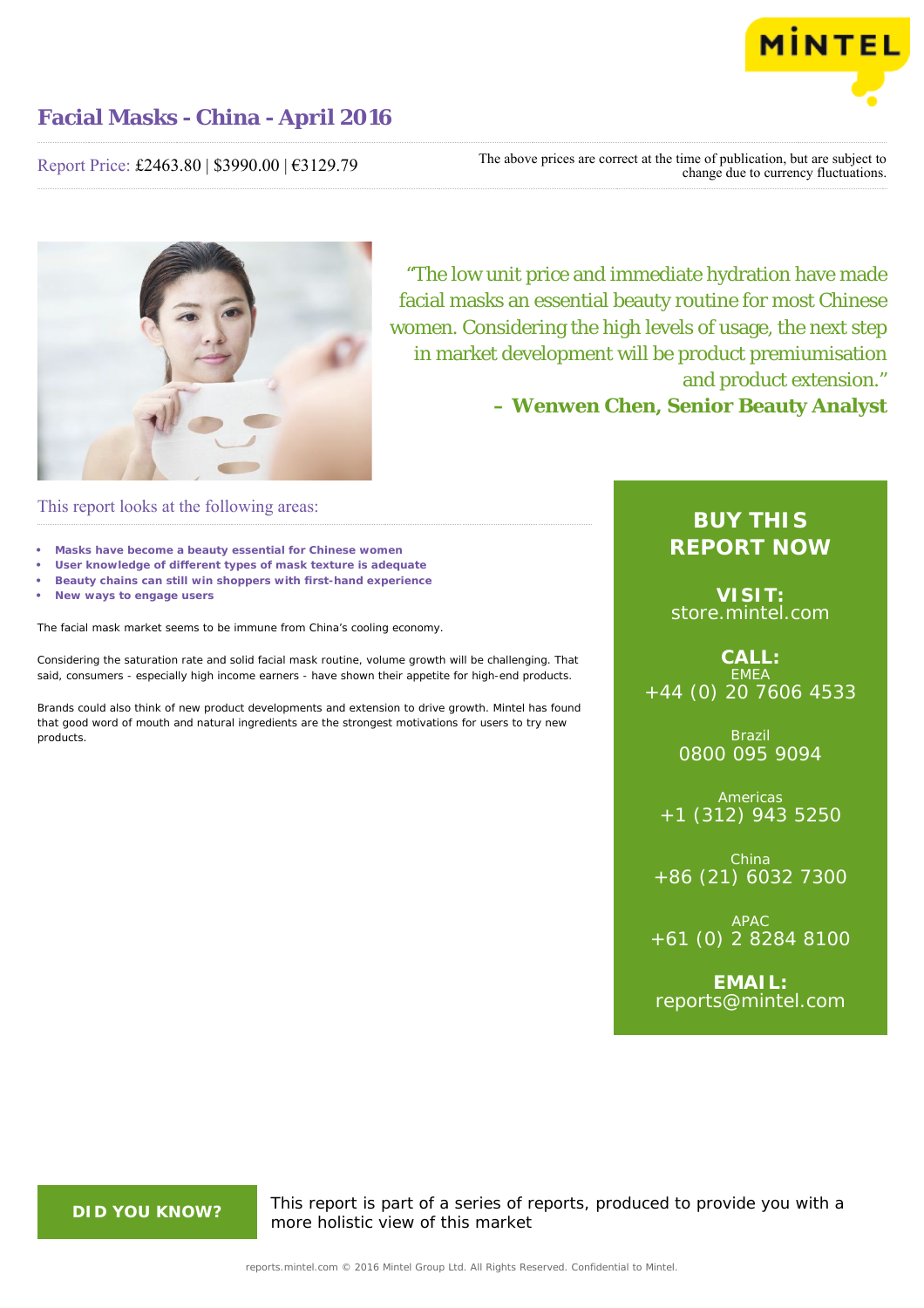

Report Price: £2463.80 | \$3990.00 | €3129.79

The above prices are correct at the time of publication, but are subject to change due to currency fluctuations.

### **Table of Contents**

#### **Overview**

What you need to know

Products covered in this report

Facial masks included in consumer survey

Facial masks included in market sizing

#### **Executive Summary**

#### The market

Figure 1: Best- and worst-case forecast of total facial mask sales in china, 2010-20

#### Key players

#### The consumer

#### Sheet masks dominate the market

Figure 2: Facial mask usage, January 2016

#### Good routines

Figure 3: Facial mask usage frequency, January 2016

#### Distinct experiences from different types of masks

Figure 4: Correspondence analysis – Association towards different type of facial masks, January 2016

### Motivation for purchasing new masks

Figure 5: Motivation for purchasing a new facial mask, January 2016

#### Mood to order masks

Figure 6: Facial mask usage routine and experience by ages, January 2016

#### What we think

#### **Issues and Insights**

| Masks have become a beauty essential for Chinese women          |
|-----------------------------------------------------------------|
| The facts                                                       |
| The implications                                                |
| User knowledge of different types of mask texture is adequate   |
| The facts                                                       |
| The implications                                                |
| Beauty chains can still win shoppers with first-hand experience |
| The facts                                                       |
| The implications                                                |
| New ways to engage users                                        |
| The facts                                                       |
| The implications                                                |

#### **The Market – What You Need to Know**

Domestic brands have become more competitive

# BUY THIS REPORT NOW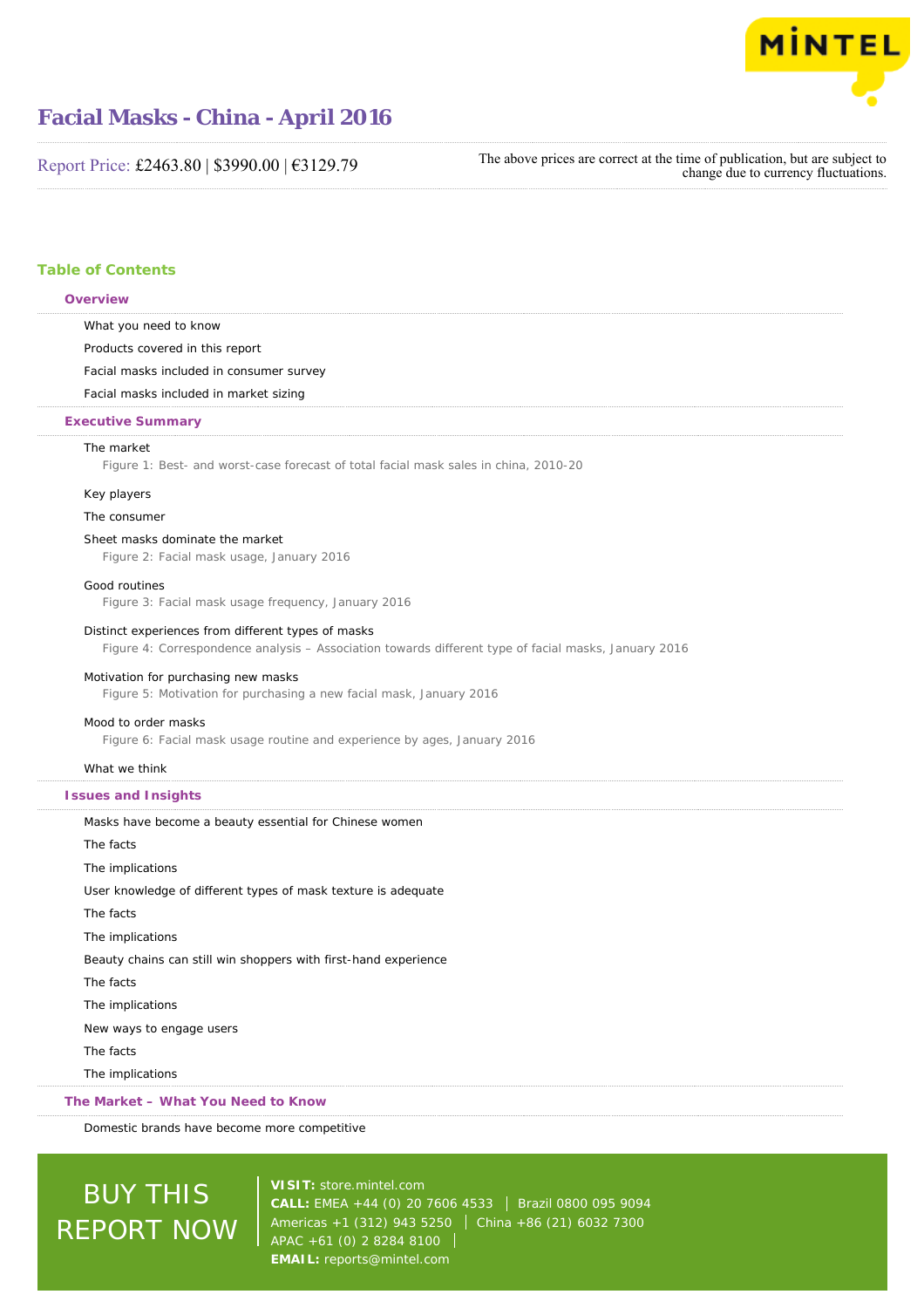

### Report Price: £2463.80 | \$3990.00 | €3129.79

The above prices are correct at the time of publication, but are subject to change due to currency fluctuations.

Growth will slow down but remains in double digits

A dynamic market with unforeseen changes

#### **Market Drivers**

Cross-border e-commerce continues to boom while the Government is implementing new tax regulations to remove the grey edges

Young shoppers drive the consumption

Domestic brands have become more competitive in the beauty sector

#### **Market Size and Forecast**

#### Growth slowdown…

Figure 7: Facial mask value sales, 2012-15

#### …however market growth will remain in double-digit growth

Figure 8: Best- and worst-case forecast of total facial mask sales in china, 2010-20

#### **Market Share**

#### A dynamic market with unforeseen changes

Figure 9: Top five facial mask players in china, 2012-15

#### **Key Players**

#### Yunifang, online champion

#### MG, lost in translation

Figure 10: MG Magic Moment relaunched line, China, Q3 2015

#### Inoherb, strive to be the national hero

Figure 11: Hua Kai Hydrating & Moisturising Mask line by Inoherb, China, Q4 2015

#### MediHeal, K-beauty continues to storm China

Figure 12: Mediheal N.M.F Aquaring Ampoule Mask, China, Q4 2015

#### **Who's Innovating?**

#### More specific functions targeted at specific areas

- Figure 13: Rohto Digital-Eye Mask, Japan Q3 2015
- Figure 14: Syn-ake Spa Treatment Healing Eye Mask, Japan
- Figure 15: Etude House Petite Beauty Winter Proof Lips Patch, South Korean, Q1 2015
- Figure 16: Bingjuwuyu Forehead Mask, China, Q4 2015
- Figure 17: Deary Nose Mask, Taiwan, Q2 2015
- Figure 18: Skin Food Shea Butter Hand Mask, South Korean, Q1 2016

#### Masks with prints

- Figure 19: SNP Animal Dragon Soothing Mask, South Korea, Q2 2015
- Figure 20: SNP Animal Panda Warming Eye Mask, Hong Kong, Q1 2016

Figure 21: SNP Beijing Opera Waterfull Mask, Hong Kong, Q3 2015

#### New technology in masks

Nightglow mask Figure 22: Missha Nightglow Mask, South Korea, Q4 2015

Bubble Mask

# **BUY THIS** REPORT NOW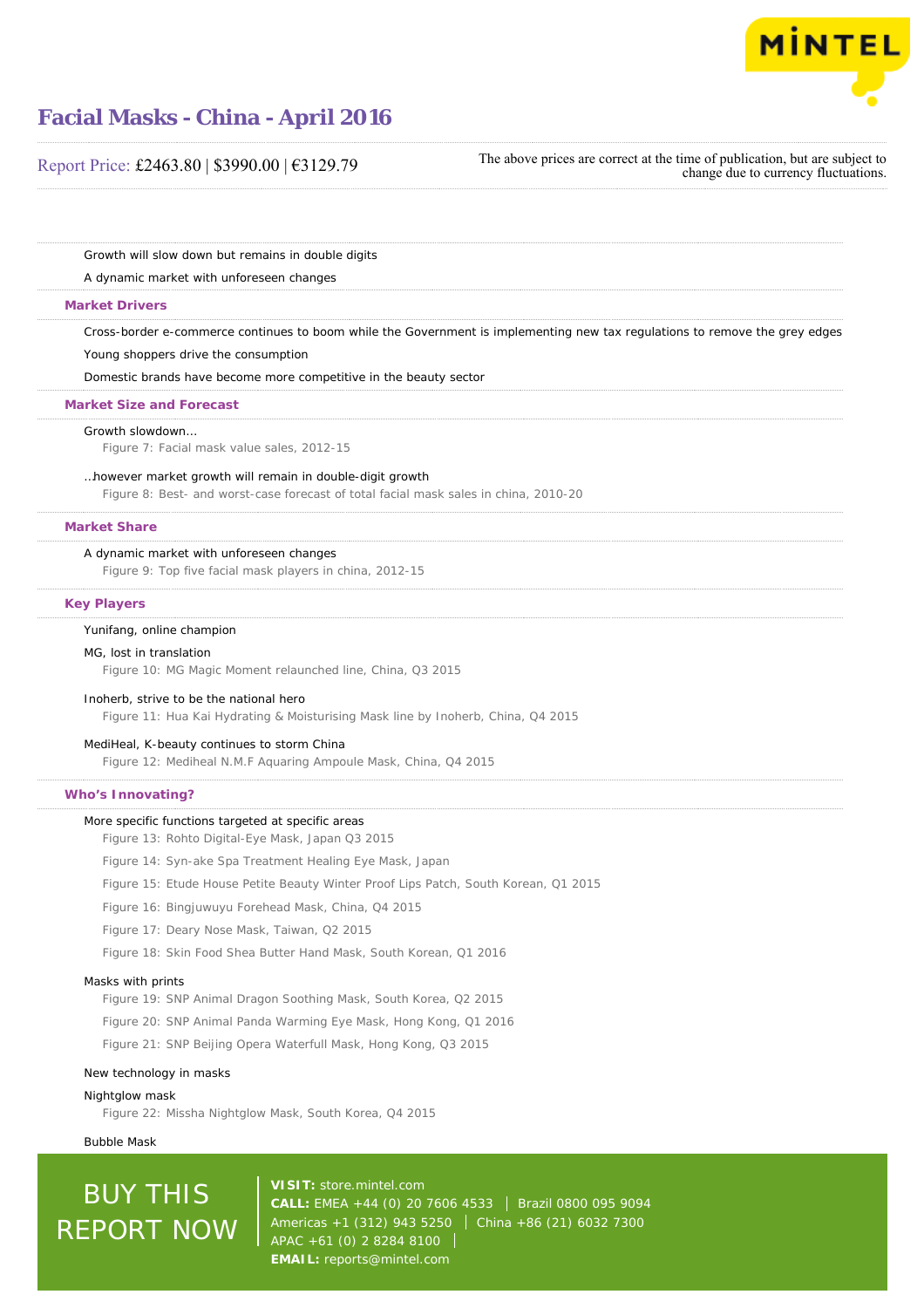

### Report Price: £2463.80 | \$3990.00 | €3129.79

The above prices are correct at the time of publication, but are subject to change due to currency fluctuations.

Figure 23: My Scheming Miss Perfect Series Black Bubble Cleansing Mask, Taiwan, Q3 2015 Figure 24: Milky Dress Bubbling Foaming Bomb, Hong Kong, Q4 2015

#### Ultra-Fine Microfiber Sheet Mask

Figure 25: Dr. Jart+ Clearing Solution Ultra-Fine Microfiber Sheet Mask, South Korea, Q2 2015

#### Cellulose Bio Mask

Figure 26: Dea Gaia Cell Refactor Cellulose Bio Mask, Japan, Q1 2016

#### Two-step mask

Figure 27: Sexy Look 2 Step Synergy Effect Mask, Hong Kong, Q4 2015

Figure 28: Skin Food Boosting Juice Collagen 2-Step Mask, South Korea, Q4 2015

#### **The Consumer – What You Need to Know**

Sheet masks are the most popular mask format

#### Good routine

Traditional bricks-and-mortar beauty chains are still the most popular destination for facial mask lovers

Product function - WOM and natural ingredients are the key purchase motivators

New ways of engaging users when applying masks

#### **Facial Mask Usage**

#### Sheet masks are the most popular mask format

Figure 29: Facial mask usage at all, January 2016

#### High income earners are more likely to use masks

Figure 30: Facial mask usage by income, January 2016

#### Cross-selling opportunities for high income earners

Figure 31: Repertoire of facial mask usage at all, January 2016

#### Facial mask has high potential in tier 3 cities

Figure 32: Facial mask usage at all by city tier, January 2016

#### **Usage Frequency**

#### Sleeping masks are used most frequently

Figure 33: Facial mask usage frequency, January 2016

#### Good routines

#### High income women tend to apply masks more frequently

Figure 34: Facial mask usage frequency by income, January 2016

Figure 35: Pola B.A The Mask 60g, China, Q1 2015

#### **Associations with Different Types of Masks**

#### Distinguished experiences from different types of masks

Figure 36: Correspondence analysis – Association with different type of facial masks, January 2016

#### Association with mud masks

Figure 37: Borghese Fango Active Mud for Face and Body, Q1 2015

#### Association with non-woven fabric masks

Figure 38: SK-II Facial Treatment Mask, USA, Q1 2015

# BUY THIS REPORT NOW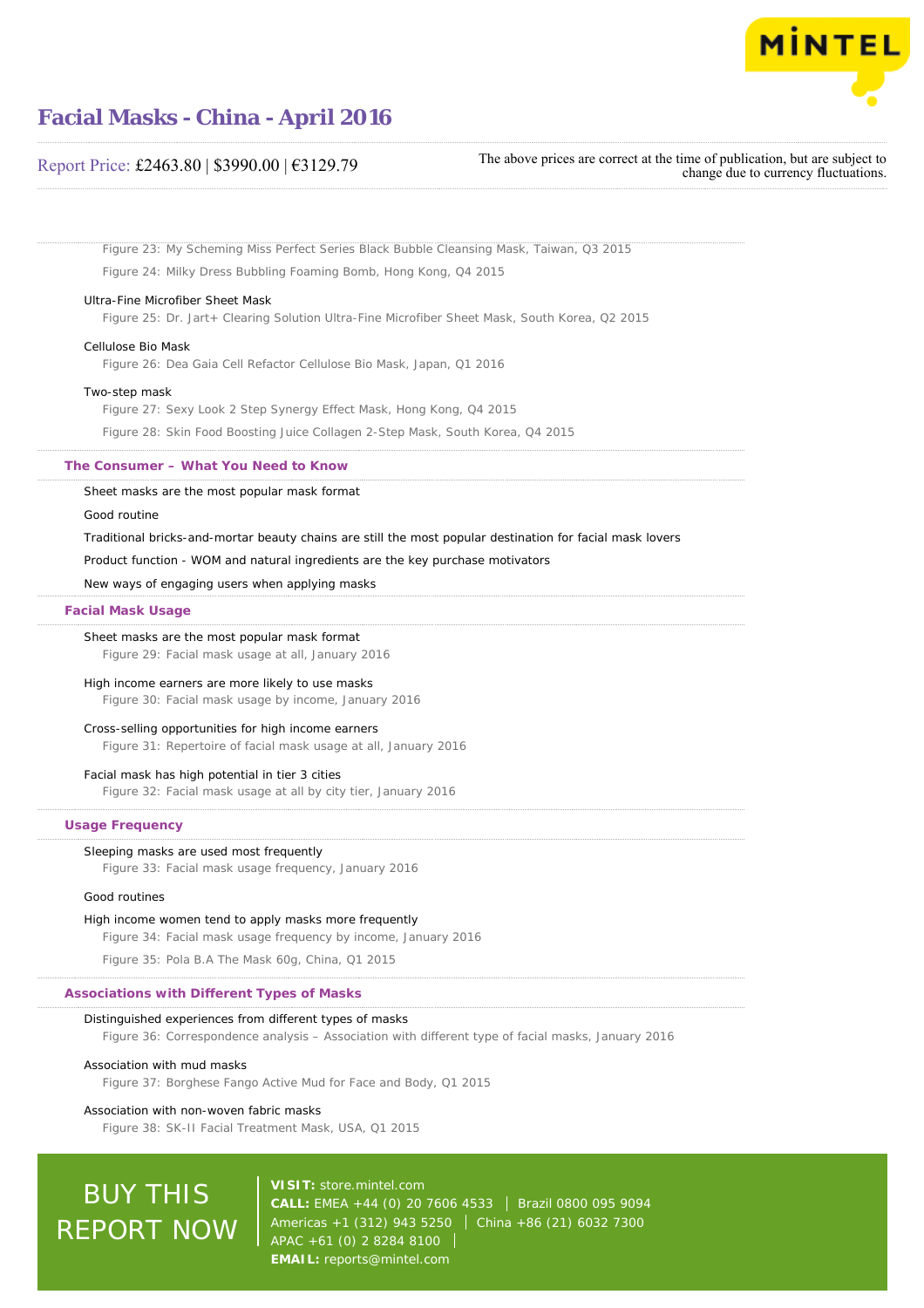

### Report Price: £2463.80 | \$3990.00 | €3129.79

The above prices are correct at the time of publication, but are subject to change due to currency fluctuations.

#### Association with silk masks

Figure 39: MG Magic Moment Beatifying Intensive Hydrating Series Ocean Ice Spring Hydration Mask, Q4 2015

#### Association with bio-cellulose masks

Figure 40: for beloved one facial mask, Taiwan since 2004

#### Association with gel mask

Figure 41: Peter Thomas Roth Cucumber Gel Mask, France Q1 2016

#### Association with cream masks

Figure 42: Fresh rose face mask, France since 2005

#### Good knowledge of masks requires a balanced product portfolio

#### **Purchase Channels**

#### Beauty and personal retailing chains – The mask paradise

Figure 43: Facial mask purchase channel, January 2016

Figure 44: Watsons sells imported masks including Mediheal from South Korea, China, Q1 2016

Figure 45: Sephora mask festival, China, Q1 2016

#### In-store mask studios to win back haitao shoppers

#### Higher income earners are trying different channels to get what they want

Figure 46: Facial mask purchase channel, by demographics, January 2016

#### Haitao shoppers tend to buy sleeping masks

#### Tmall proves to be a popular destination for sheet masks

#### **Motivation for Purchasing New Products**

#### Function, reputation and natural ingredients

Figure 47: Motivation for purchasing a new facial mask, January 2016

#### High income earners show a different opinion

Figure 48: Motivation for purchasing a new facial mask by income, January 2016

#### Young shoppers are more function-driven

#### Tier one shoppers care the least about the mask texture

Figure 49: Motivation for purchasing a new facial mask by city tier, January 2016

#### Fresh-made masks

#### **Facial Mask Usage Experience**

#### Using facial masks is rewarding

Figure 50: Facial mask usage routine and experience by ages, January 2016

#### Emoji on masks

#### 49% said they prefer to do something else when applying a facial mask.

Figure 51: Facial mask usage routine and experience by ages, January 2016

#### South Korean masks preferred by high income earners

Figure 52: Facial mask usage routine and experience by incomes, January 2016

#### Sheet masks after showering

Figure 53: Facial mask usage – CHAID – Tree output, January 2016

# BUY THIS REPORT NOW